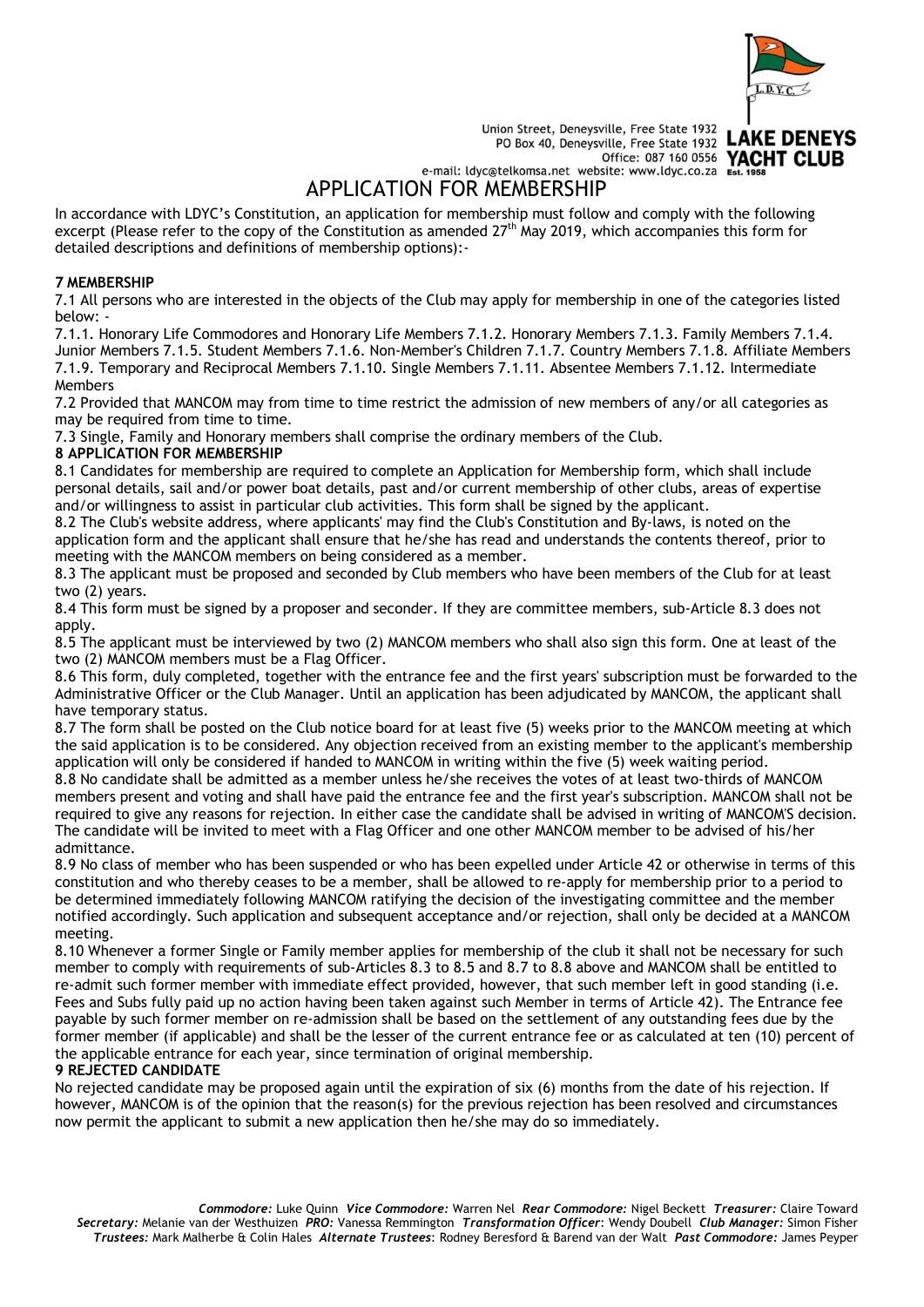

# **APPLICATION FOR MEMBERSHIP**

**DATE APPLICATION DISPLAYED ON NOTICE BOARD: \_\_\_\_\_\_\_\_\_\_\_\_\_\_\_\_\_\_\_\_\_\_\_\_\_\_\_\_\_\_\_\_\_\_\_\_\_\_\_\_\_**

**APPLICATION RECEIPT NO: \_\_\_\_\_\_\_\_\_\_\_\_\_\_\_\_\_ ANNUAL FEES RECEIPT. NUMBER: \_\_\_\_\_\_\_\_\_\_\_\_\_\_\_\_\_\_\_\_**

|                                            |                                |                    |                       | <b>APPLICANT</b> |                     |                              | <b>SPOUSE</b>  |               |
|--------------------------------------------|--------------------------------|--------------------|-----------------------|------------------|---------------------|------------------------------|----------------|---------------|
| Doc./MR./MRS./                             |                                |                    |                       |                  |                     |                              |                |               |
| MS. /OTHER:                                |                                |                    |                       |                  |                     |                              |                |               |
| <b>SURNAME</b>                             |                                |                    |                       |                  |                     |                              |                |               |
| <b>FIRST NAME/S</b>                        |                                |                    |                       |                  |                     |                              |                |               |
|                                            |                                |                    |                       |                  |                     |                              |                |               |
| <b>POSTAL ADDRESS</b>                      |                                |                    |                       |                  |                     |                              |                |               |
|                                            |                                | <b>CODE</b>        |                       |                  |                     | <b>CODE</b>                  |                |               |
| <b>ID NUMBER</b>                           |                                |                    |                       |                  |                     |                              |                |               |
| <b>HOME PHONE:</b>                         |                                |                    |                       |                  |                     |                              |                |               |
| <b>BUSINESS</b>                            |                                |                    |                       |                  |                     |                              |                |               |
|                                            | PHONE:                         |                    |                       |                  |                     |                              |                |               |
|                                            | CELL:                          |                    |                       |                  |                     |                              |                |               |
|                                            | FAX:                           |                    |                       |                  |                     |                              |                |               |
|                                            | EMAIL:                         |                    |                       |                  |                     |                              |                |               |
| PROFESSION/<br><b>OCCUPATION:</b>          |                                |                    |                       |                  |                     |                              |                |               |
| EMPLOYER:                                  |                                |                    |                       |                  |                     |                              |                |               |
| CHILDREN:1                                 |                                | <b>FIRST NAME:</b> |                       |                  |                     | SURNAME:                     |                |               |
| AGE:                                       |                                |                    | <b>DATE OF BIRTH:</b> |                  |                     |                              |                |               |
| CHILDREN: 2                                |                                | <b>FIRST NAME:</b> |                       |                  |                     | SURNAME:                     |                |               |
| AGE:                                       |                                |                    | <b>DATE OF BIRTH:</b> |                  |                     |                              |                |               |
| CHILDREN: 3                                | <b>FIRST NAME:</b><br>SURNAME: |                    |                       |                  |                     |                              |                |               |
| AGE:                                       |                                | DATE OF BIRTH:     |                       |                  |                     |                              |                |               |
| CHILDREN:4<br><b>FIRST NAME:</b>           |                                |                    |                       |                  |                     | SURNAME:                     |                |               |
| AGE:                                       |                                |                    | <b>DATE OF BIRTH:</b> |                  |                     |                              |                |               |
| <b>CLASS OF</b><br><b>MEMBERSHIP(TICK)</b> |                                | <b>ORDINARY</b>    |                       | <b>FAMILY</b>    | <b>JUNIOR 13-18</b> | <b>INTERMEDIATE</b><br>19-30 | <b>COUNTRY</b> | OTHER (STATE) |

 *Commodore:* Luke Quinn *Vice Commodore:* Warren Nel *Rear Commodore:* Nigel Beckett *Treasurer:* Claire Toward *Secretary:* Melanie van der Westhuizen *PRO:* Vanessa Remmington *Transformation Officer*: Wendy Doubell *Club Manager:* Simon Fisher *Trustees:* Mark Malherbe & Colin Hales *Alternate Trustees*: Rodney Beresford & Barend van der Walt *Past Commodore:* James Peyper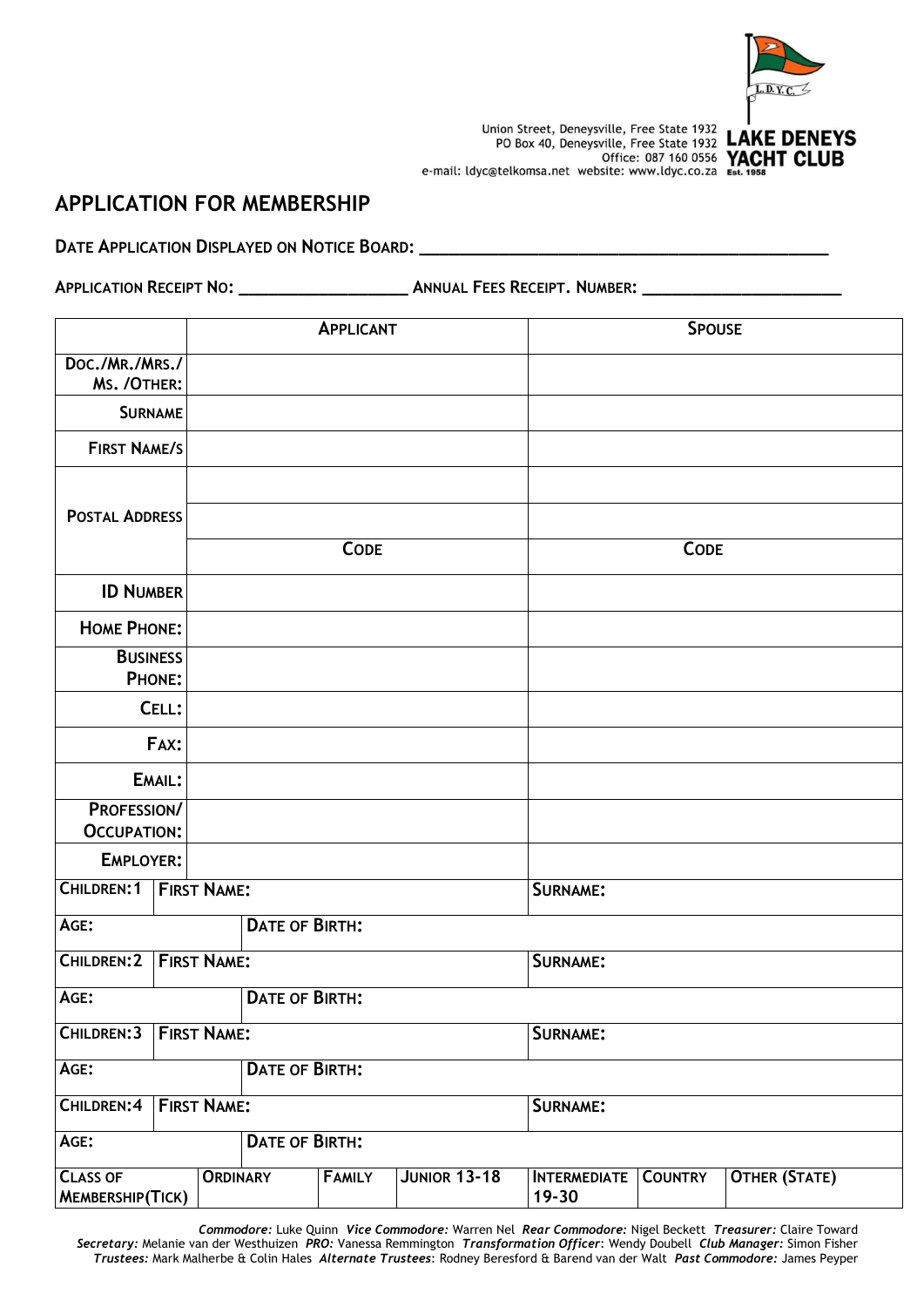## Page 2

| MOTIVE FOR JOINING LDYC(TICK) SAILING                                                    |                                                                   |  | <b>POWERBOAT</b> |  | <b>SOCIAL</b> |  |  |  |
|------------------------------------------------------------------------------------------|-------------------------------------------------------------------|--|------------------|--|---------------|--|--|--|
|                                                                                          | <b>MEMBERSHIP OF OTHER CLUBS - ATTACH LETTERS OF CONFIRMATION</b> |  |                  |  |               |  |  |  |
|                                                                                          |                                                                   |  |                  |  |               |  |  |  |
|                                                                                          |                                                                   |  |                  |  |               |  |  |  |
| IN WHICH FACETS OF<br><b>CLUB WORK CAN YOU</b><br><b>VOLUNTEER</b><br><b>ASSISTANCE?</b> |                                                                   |  |                  |  |               |  |  |  |

## **DECLARATION BY APPLICANT**

**I hereby declare that I have never been requested to resign from or have been rejected by any other club, nor have I ever forfeited by membership of any club. I furthermore declare that I agree to be bound by the Constitution and By-Laws of Lake Deneys Yacht Club (LDYC). I also understand and accept that I will be the Responsible Member for Junior Members and my visitors. I enclose herewith my entrance fee. Upon acceptance I agree to pay the subscription and any other imposed levies.**

#### **SIGNATURE:**

**\_\_\_\_\_\_\_\_\_\_\_\_\_\_\_\_\_\_\_\_\_\_\_\_\_\_\_\_\_\_\_\_\_\_\_\_\_\_\_\_\_\_\_\_\_\_\_\_\_DATE:\_\_\_\_\_\_\_\_\_\_\_\_\_\_\_\_\_\_\_\_\_**

**BEFORE YOUR APPLICATION MAY BE SUBMITTED FOR CONSIDERATION, YOUR COMPLETED APPLICATION MUST BE SIGNED BY A PROPOSER AND SECONDER, BOTH OF WHOM MUST HAVE BEEN MEMBERS OF THE CLUB FOR MORE THAN TWO (2) YEARS. IF ONE OR BOTH ARE SERVING COMMITTEE MEMBERS, THE TWO YEARS MEMBERSHIP MINIMUM DOES NOT APPLY.**

|                  | <b>PRINTED NAME</b> | <b>SIGNATURE</b> | <b>DATE</b> |
|------------------|---------------------|------------------|-------------|
| <b>PROPOSER:</b> |                     |                  |             |
| SECONDER:        |                     |                  |             |

## **QUESTIONNAIRE**

| ARE YOU CURRENTLY ACTIVE IN BOATING?       | <b>YES</b> | <b>No</b> |
|--------------------------------------------|------------|-----------|
| DO YOU OWN ANY BOATS? (LIST DETAILS BELOW) | <b>YES</b> | <b>No</b> |
| ARE YOU A PAID UP MEMBER OF SAS?           | <b>YES</b> | <b>No</b> |
| <b>WHERE ARE YOUR SAS LEVIES PAID?</b>     |            |           |

| <b>BOAT NAME</b> | <b>TYPE/CLASS</b> | <b>SAMSA REG. NUMBER</b> | <b>HP</b> | <b>LENGTH</b> |
|------------------|-------------------|--------------------------|-----------|---------------|
|                  |                   |                          |           |               |
|                  |                   |                          |           |               |
|                  |                   |                          |           |               |

**Thank you for your membership application, which will be posted on the Club Notice Board for at least 5 weeks prior to the Committee meeting in which your application will be considered. Thereafter you will be contacted to appear for an interview by Committee members. During this period you will be granted temporary membership status. Any objection received from an existing member to your membership application will only be considered if handed to the Committee in writing within the 5 week waiting period.**